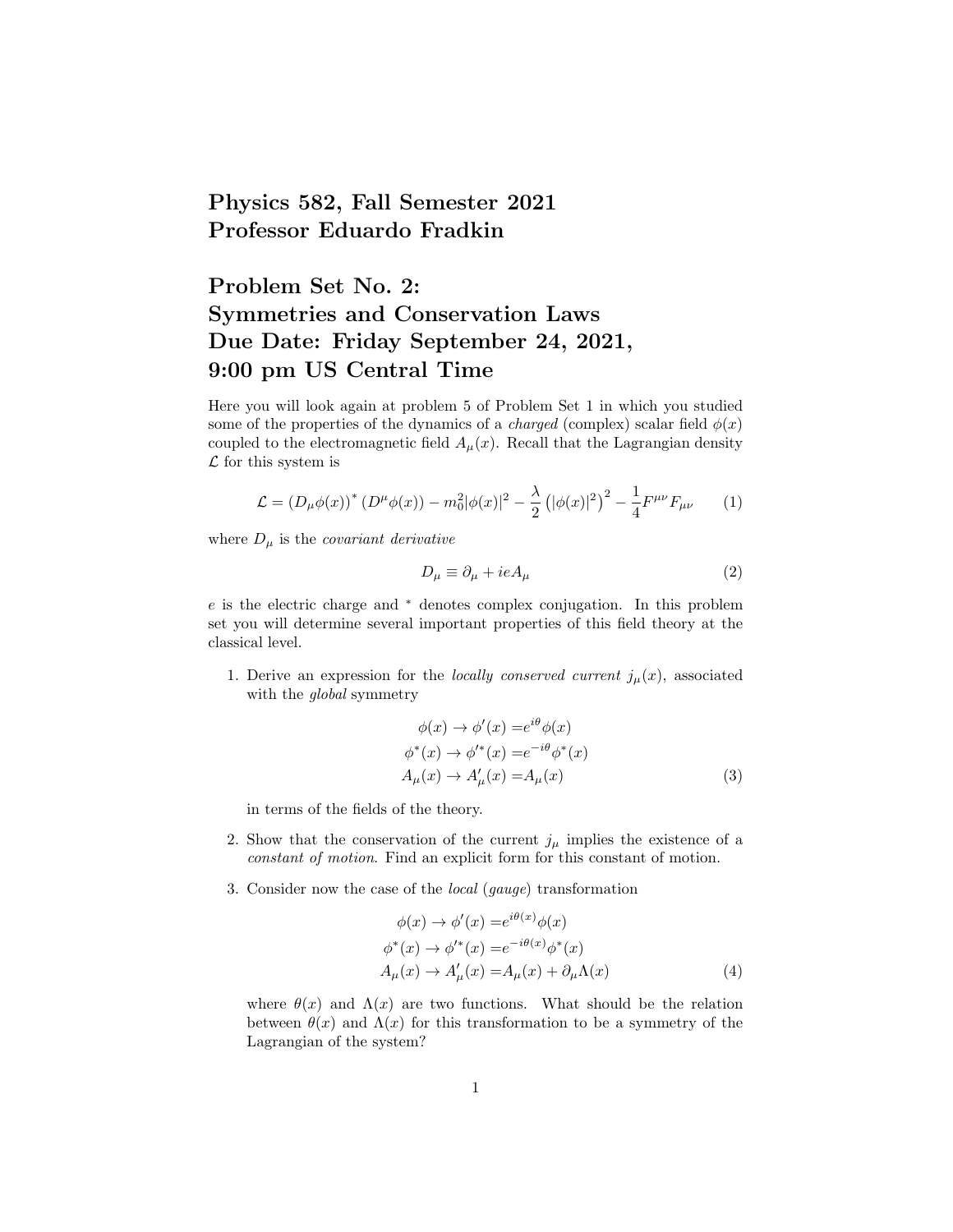- 4. Show that, if the system has the local symmetry of the previous section, there is a locally conserved *gauge current*  $J_{\mu}(x)$ . Find an explicit expression for  $J_{\mu}$  and discuss in which way it is different from the current  $j_{\mu}$  of item 1). Find an explicit expression for the associated constant of motion and discuss its physical meaning.
- 5. Find the Energy-Momentum  $T^{\mu\nu}$  tensor for this system. Show that it can be written as the sum of two terms

$$
T^{\mu\nu} = T^{\mu\nu}(A) + T^{\mu\nu}(\phi, A) \tag{5}
$$

where  $T^{\mu\nu}(A)$  is the energy-momentum tensor for the free electromagnetic field and  $T^{\mu\nu}(\phi, A)$  is the tensor which results by modifying the energymomentum tensor for the decoupled complex scalar field  $\phi$  by the minimal coupling procedure.

- 6. Find explicit expressions for the Hamiltonian density  $\mathcal{H}(x)$  and the linear momentum density  $\mathcal{P}(x)$  for this system. Give a physical interpretation for all of the terms that you found for each quantity.
- 7. Consider now the case of an infinitesimal Lorentz transformation

$$
x_{\mu} \to x'_{\mu} + \omega_{\mu\nu} x^{\nu} \tag{6}
$$

where  $\omega_{\mu\nu}$  infinitesimal and antisymmetric. Show that the invariance of the Lagrangian of this system under these Lorentz transformation leads to the existence of a conserved tensor  $M_{\mu\nu\lambda}$ . Find the explicit form of this tensor. Give a physical interpretation for its spacial components. Does the conservation of this tensor impose any restriction on the properties of the energy-momentum tensor  $T^{\mu\nu}$ ? Explain.

Warning: Be very careful in how you treat the fields. Recall that not all of the fields are scalars!

8. In this section yo will consider again the same system but in a polar representation for the scalar field  $\phi$ , i.e.

$$
\phi(x) = \rho(x) e^{i\omega(x)} \tag{7}
$$

In problem set 1, problem 2, you showed that for  $m_0^2 < 0$  the lowest energy states of the system can be well approximated by freezing the amplitude mode  $\rho$  to a constant value  $\rho_0$  which you obtained by an energy minimization argument. In this section you are asked to find the form of

- (a) the conserved gauge current  $J_{\mu}$ ,
- (b) the total energy  $H$ ,
- (c) the total linear momentum  $P$  in this limit.